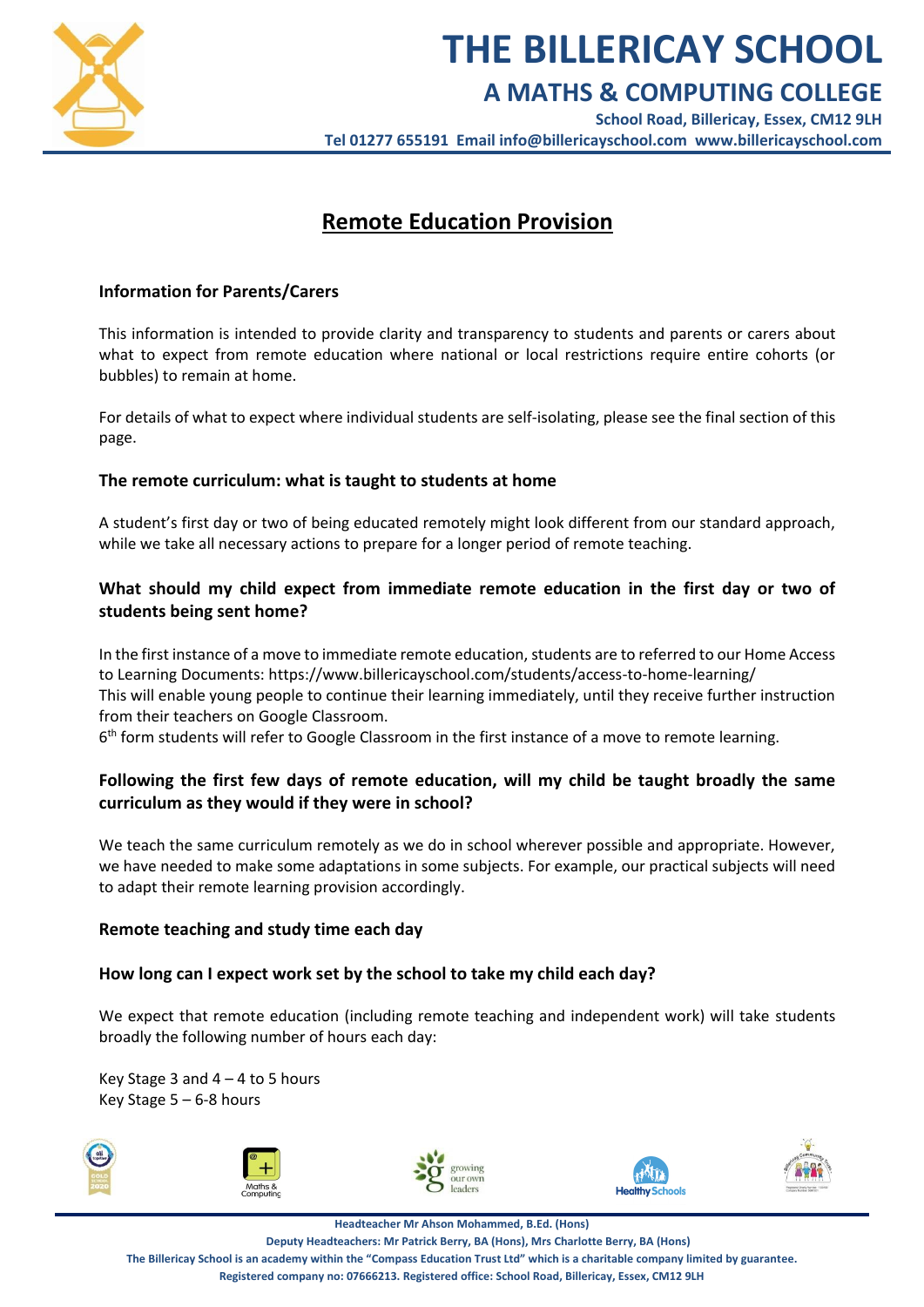

#### **Accessing remote education**

How will my child access any online remote education you are providing?

Google Suite: Google Classroom, Gmail and Google Meet

Other subjects may use additional platforms, such as: Hegarty in Maths, Readingwise Literacy programme and Doddle in Science and a range of other subjects.

We may sometimes record Google Meet sessions for a variety of purposes. Students will be informed at the start of the Meet if it is being recorded and that by attending they understand this and give their consent. As a matter of course, recording will happen in the case of extended 1:1 Google Meet/Zoom sessions with students.

# **If my child does not have digital or online access at home, how will you support them to access remote education?**

We recognise that some students may not have suitable online access at home. We take the following approaches to support those students to access remote education:

We have already loaned a significant numbers of school laptops and Chromebooks, as well as distributed those provided by the DfE. We have also loaned devices that enable internet connection and facilitated access to all DfE and mobile provider schemes.

[https://www.gov.uk/guidance/get-help-with-technology-for-remote-education-during-coronavirus-covid-](https://www.gov.uk/guidance/get-help-with-technology-for-remote-education-during-coronavirus-covid-19)[19](https://www.gov.uk/guidance/get-help-with-technology-for-remote-education-during-coronavirus-covid-19) 

Please contact the school if your child still needs a device or is having issues accessing remote learning, or to discuss provision and submission of work if your child has no online access at all.

# **How will my child be taught remotely?**

We use a combination of the following approaches to teach students remotely:

In the event of moving to exclusively remote learning, we follow a specific timetable that is communicated to parents and students via a range of forms: letters, Social Media and through Google Classroom.

We use the following approaches to remote learning:

- Live teaching (online lessons) via Google Meet (and/or Zoom for Post 16 students).
- Assignments/Classwork set on Google Classroom to be completed within a lesson or over a number of lessons, with regular teacher support and guidance.
- Recorded teaching (e.g. Oak National Academy lessons, video/audio recordings made by teachers)
- Printed paper packs produced by teachers (e.g. workbooks, worksheets) if required and in communication with our Personalised Learning Department or Pastoral team.
- Textbooks and reading books students have at home
- Commercially available websites supporting the teaching of specific subjects or areas, including video clips or sequences
- **•** Engagement and feedback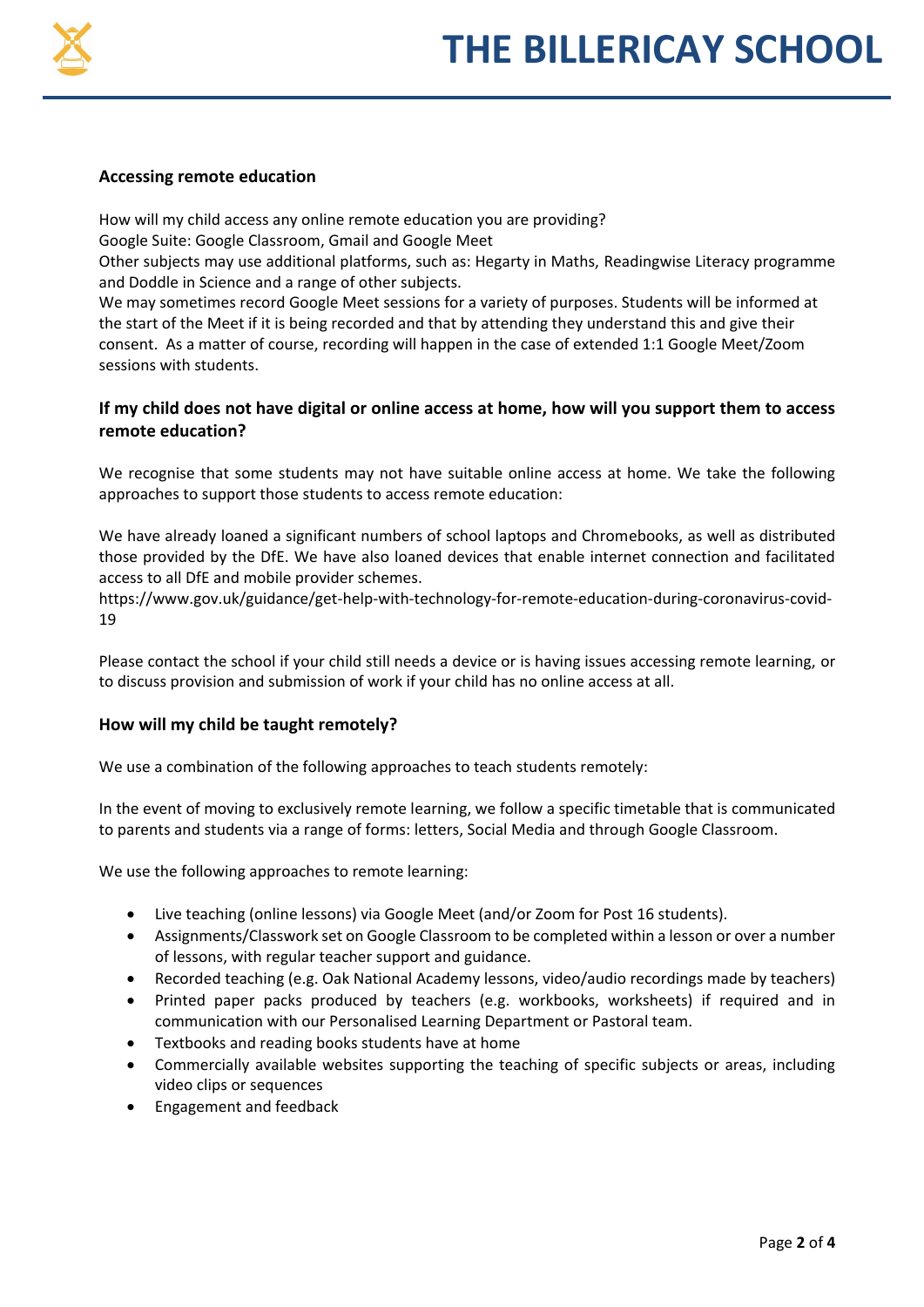

# **What are your expectations for my child's engagement and the support that we as parents and carers should provide at home?**

We have outlined the routines and expectations of young people and our parental community in the following checklist:

<https://www.billericayschool.com/assets/Uploads/Files/covid/V2Remote-Learning-Checklist.PNG>

We have also communicated our ongoing expectations around remote learning via the following parental communications:

<https://www.billericayschool.com/assets/Uploads/Files/covid/V2210105-Whole-School-Update.pdf>

<https://www.billericayschool.com/assets/Uploads/Files/covid/210111-Remote-Learning-Expectation.pdf>

# **How will you check whether my child is engaging with their work and how will I be informed if there are concerns?**

- Teachers are to use SIMS notifications to alert parents, via MyEd, of any achievements or concerns around remote learning.
- Teachers will also be monitoring and recording student engagement in their remote learning in their subject areas.
- Issues raised with Form Tutors via weekly check-in are followed up by Pastoral Team

#### **How will you assess my child's work and progress?**

Feedback can take many forms and may not always mean extensive written comments for individual children. For example, whole-class feedback or quizzes marked automatically via digital platforms are also valid and effective methods, amongst many others. Our approach to feeding back on student work is as follows:

Feedback will be given at a frequency that is appropriate to the number of lessons the class teacher delivers to a class. Some subjects have more allocated teaching hours than others, meaning some teachers see a class multiple times a week and others once or twice. Some classes are shared and therefore the teachers sharing that class will need to agree on when each staff member is to give feedback.

We consider the following to be valuable forms of Remote Learning feedback:

- Whole class verbal feedback via Google Meet/ Post 16 Zoom
- Whole class written feedback uploaded on a document
- Individual annotations or comments on pieces of work, with targets for improvement
- Using the chat function in Meet/Post 16 Zoom to check students' understanding and address misconceptions
- Use of other platforms to offer immediate scores/progress checks, such as Hegarty Maths, My Maths, Doddle and Google Forms.
- Teachers using the information gained from a Google Meet session or assignments completed to inform their planning of the following lesson.
- Additional support for students with particular needs